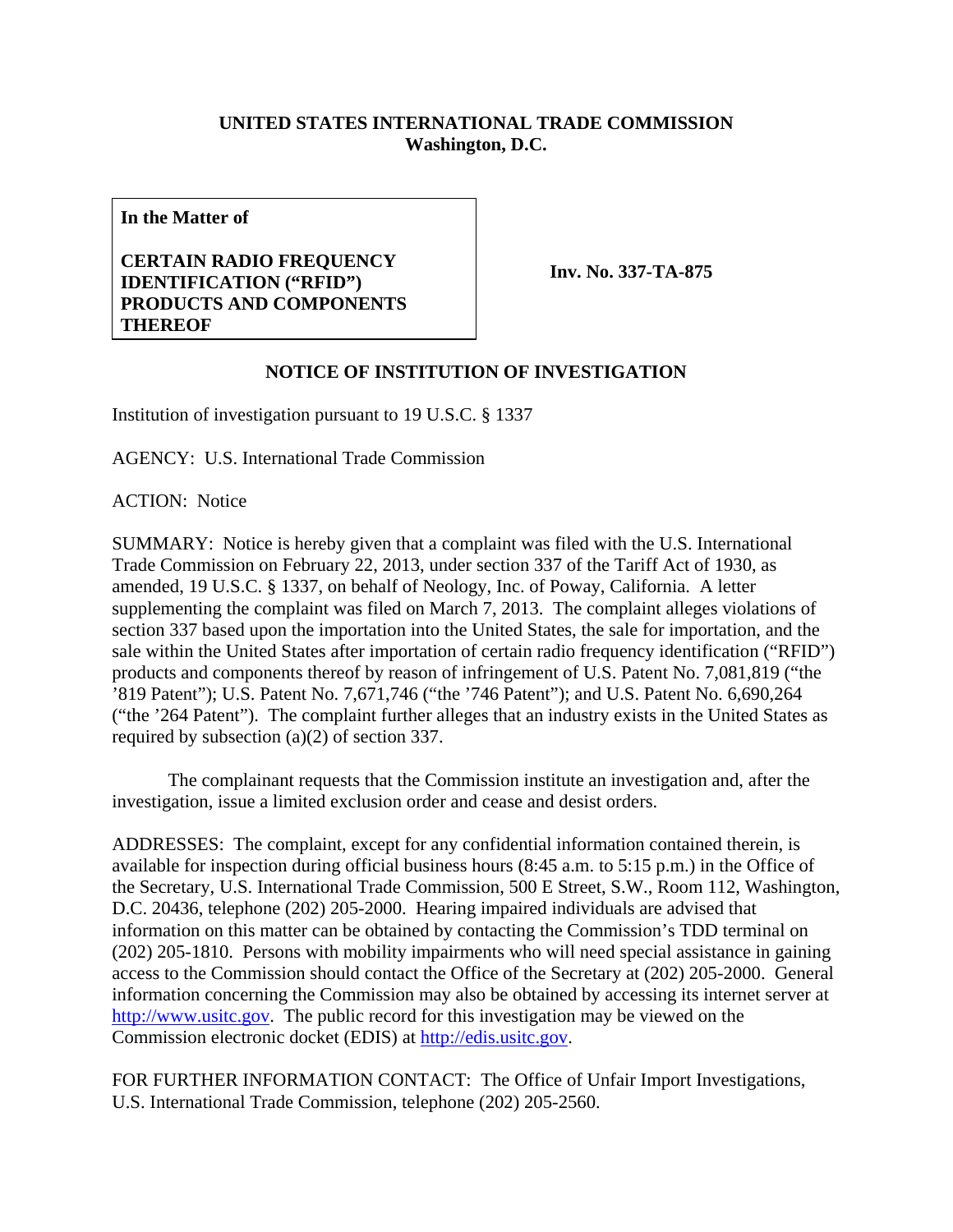AUTHORITY: The authority for institution of this investigation is contained in section 337 of the Tariff Act of 1930, as amended, and in section 210.10 of the Commission's Rules of Practice and Procedure, 19 C.F.R. § 210.10 (2012).

SCOPE OF INVESTIGATION: Having considered the complaint, the U.S. International Trade Commission, on March 25, 2013, ORDERED THAT –

 (1) Pursuant to subsection (b) of section 337 of the Tariff Act of 1930, as amended, an investigation be instituted to determine whether there is a violation of subsection  $(a)(1)(B)$  of section 337 in the importation into the United States, the sale for importation, or the sale within the United States after importation of certain radio frequency identification ("RFID") products and components thereof by reason of infringement of one or more of claims 1-2 of the '819 patent; claims 8-12 and 15-17 of the '746 patent; and claims 1-18 of the '264 patent, and whether an industry in the United States exists as required by subsection (a)(2) of section 337;

 (2) For the purpose of the investigation so instituted, the following are hereby named as parties upon which this notice of investigation shall be served:

(a) The complainant is:

 Neology, Inc. 12760 Danielson Court, Suite A Poway, CA 92064

 (b) The respondents are the following entities alleged to be in violation of section 337, and are the parties upon which the complaint is to be served:

> Federal Signal Corporation 1415 West 22nd Street, Suite 1100 Oakbrook, IL 60523

Federal Signal Technologies, LLC 2 Technology Drive, Suite 100 Irvine, CA 92618

Sirit Corp. 2 Technology Drive, Suite 100 Irvine, CA 92618

3M Company 3M Center St. Paul, MN 55144-1000